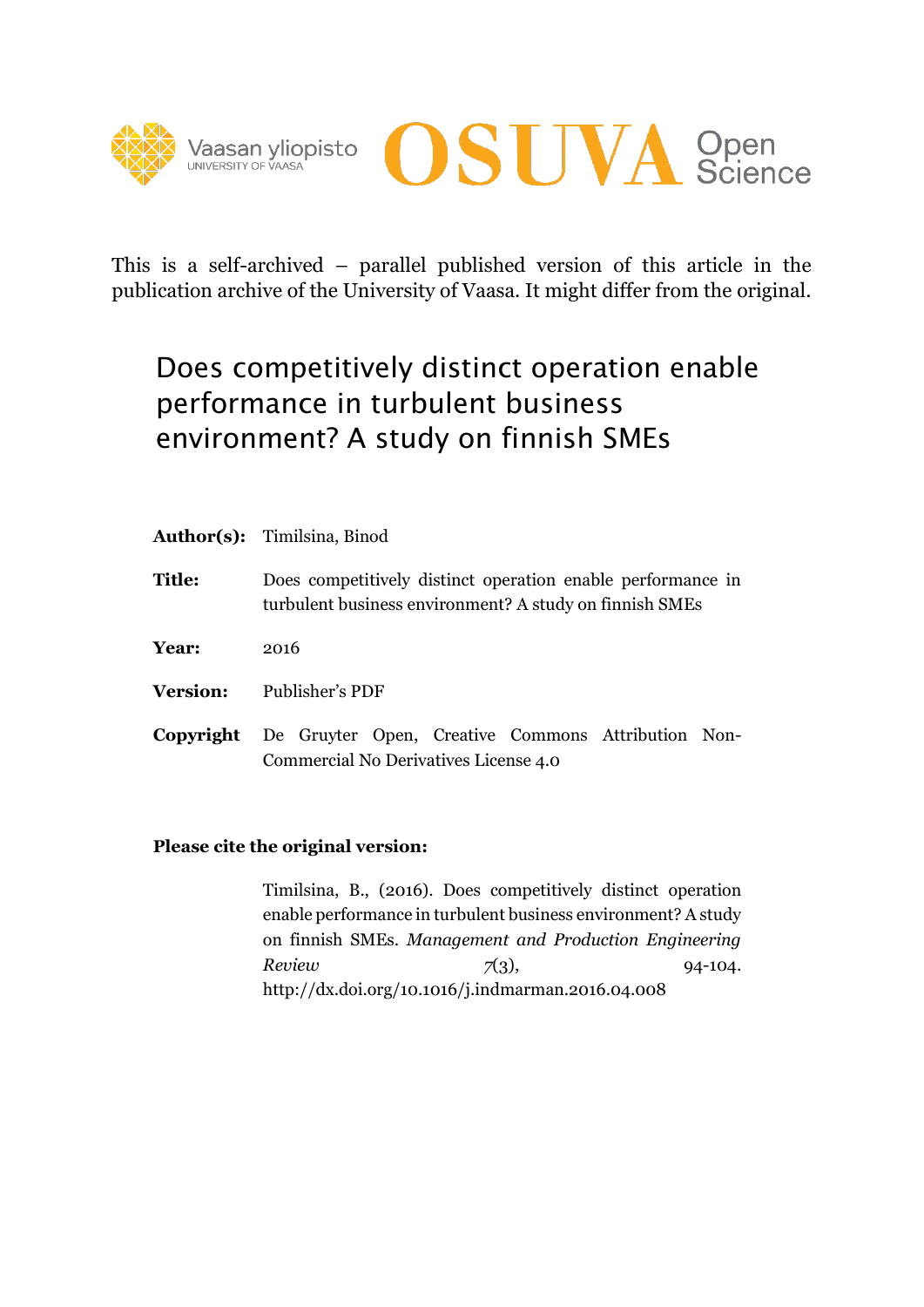www.czasopisma.pan.pl





Volume 7 • Number 3 • September 2016 • pp. 94–104 DOI: 10.1515/mper-2016-0029





# DOES COMPETITIVELY DISTINCT OPERATION ENABLE PERFORMANCE IN TURBULENT BUSINESS ENVIRONMENT? A STUDY ON FINNISH SMEs

# Binod Timilsina

*Department of Production, University of Vaasa, Finland*

*Corresponding author: Binod Timilsina Department of Production University of Vaasa Wolffintie 34, 65200 Vaasa, Finland phone: (+358) 466237496 e-mail: binod.timilsina@uwasa.fi*

Received: 1 June 2016 ABSTRACT

Accepted: 15 July 2016 Aligning resource choice and operations decision in the value chain (input-process-output) is one of the most important functions of a firm not only to make its operations to be competitively distinct but also very important for the firm's growth and survival. However, the role of competitively distinct operations in maintaining better performance in dynamic and changing business environment has remained unclear. Therefore, this paper examined the relationship between competitively distinct operations, high efficiency operations and operational performance (research model one). In the similar manner the relationship between turbulent business environments, operational performance and financial performance were also examined (research model two). The study was conducted considering survey responses from 61 small and medium size enterprises from Finland. Correlation test and structural path modelling was used to test and validate the proposed hypothesis and research model. The results showed that competitively distinct operation enables high efficiency operations, which influences operational performance positively and significantly. In the similar manner, operational performance influences financial performance positively and significantly. Likewise, turbulent business environment was found to have a negative impact on operational and financial performance. The research findings are found to be adequate enough to highlight the importance of aligning resource choice and operations decisions in reducing the impact of turbulent business environment on organizational performance.

**KEYWORDS** 

competitively distinct operations, high efficiency operations, turbulent business environment, operational performance, financial performance.

# **Introduction**

The significant technological advancements, globalization of companies, increased product and service innovation, and rapidly changing consumer needs not only provides the opportunities, but also are the source of turbulence in a business environment. Either to compete in the market place or to meet the needs of the rapidly changing business environment, companies are facing more challenges than ever before, especially small and medium size enterprises. Firm's strategies are influenced by managerial perception of business environment which has significant

impact on firm performance [1]. Therefore, in rapidly changing business environment, firms are forced to continuously integrate resource choice and operations decisions not only to survive and compete but also to maintain the desired level of performance. According to [2] alignment between strategies and capabilities is necessary to compete successfully. Referring to resource based view of the firm [3] says sustainability of competitive advantage in a rapidly changing business environment depends on the firm's capability to reconfigure and redeploy resources. This indicates that better the fit between changing business environment, resource choice, and operations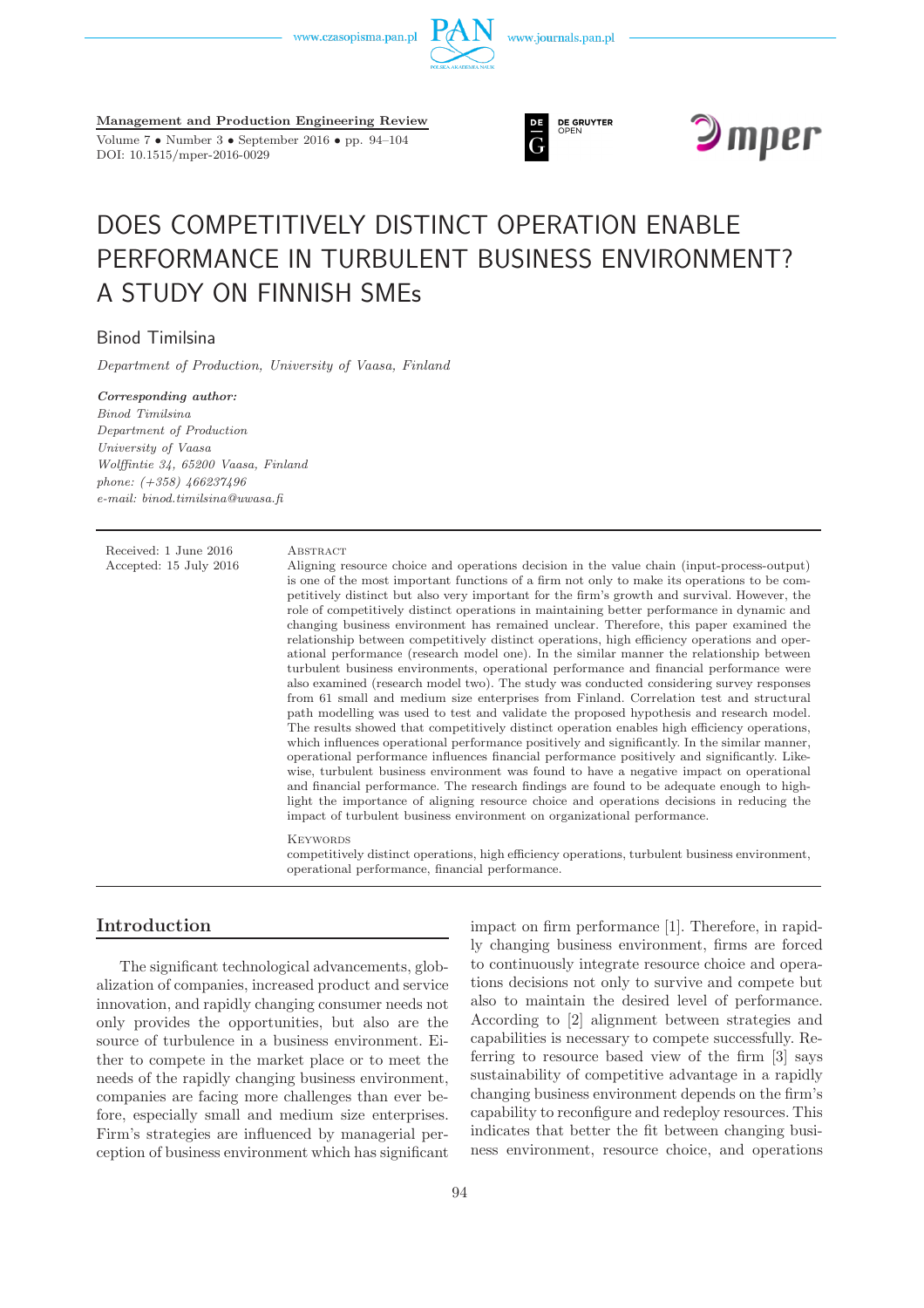

decision better the firm performance. Therefore, this paper argues that environmental turbulence and firm's capabilities are the key determinants of firm performance. Here, environmental turbulence is defined as the conditions when available information, knowledge and experiences are not sufficient or do not allow decision making or predicting the future outcome of an event, as for example investment decisions [4]. Likewise, firm's capability is defined as the firm's ability to align resource choice and operations decision in the value chain (input-process-output).

Given the ever changing nature of business environment there is continuous demand of dynamic decision support system that could integrate resource choice and operations decision simultaneously. In this context, basing on theoretical considerations supported by an example from Walmart [5] has proposed a "*Decision framework for efficient resource choice and operations decision: Design of competitively distinct operations*" and argued that competitively distinct operations (CDO) have positive impacts on firm performance. Here, CDO means the operations decision based on optimal balance between resource choices and operations decisions gained through cost-benefit analysis [5]. The proposed study goes one step further from theoretical considerations to empirical testing and assesses the relationship between CDO, high efficiency operations, and operational performance. Furthermore, the study also seeks to assess the impact of environmental turbulence on operational and financial performance. The result and finding contribute to the existing discussion on the ways of mitigating the impact of changing business environment on organizational performance, thus bridging the gap between theory and practice, and finally aims to open doors for future research.

# **Literature review**

#### **Competitively distinct operations**

Operational decisions are the strategic approach that helps to determine the best possible way in utilizing the available resources. Likewise, resource allocation is a move towards optimization of opposing objectives that share common resources [6] and plays an important role in the performance outcome of an organization [7]. Through the example of process industries [8] says optimal resource allocation and lean operations helps to reduce the production cost. In business practices, resource choice and operation decisions are mutually inclusive events where operations and operational routine drives the resources towards organizational goal. Therefore, in order to

have better and consistent performance and to maximize the utility of available resources, there must be a logical and coherent relationship between resource choice and operations decision, especially during the turbulent business environment. In the similar manner, operations can be defined as the act of gaining higher customer satisfaction and net profit while reducing waste, cycle time, capital investment and operating cost [9]. In fact operations add value and convert inputs, i.e. resources into desired output, i.e. goods or services [10], hence, the effectiveness of a firm lies in the operationalization of resources i.e. how resources are perceived and deployed. According to [11] economic performance of a firm is affected by operational routine, resources and competencies. Likewise, operations alone hold 60–80 percent of direct expenses, an obstruction to the firm's performance [12]. In other words, operations guarantee better performance through available resources. Therefore, a strong control over cost related to operations is one of the accepted traits of successful business [13]. This means the process of resource coordination, configuration, utilization and deployment needs to be unique, cost efficient, and result-oriented. Through a proper alignment between resource choice and operation decision an organization can optimize its resources, increase system reliability and finally experience a better performance. According to [14:521] it is important for firms "*to scan the environment, to evaluate markets and competitors, and quickly accomplish reconfiguration and transformation ahead of competition*". This view is supported by [5] and says a proper alignment between resource choice and operations decision not only allows a firm to reconfigure the present concentration of resources and increase the performance of the weak operations, but also helps an organization to narrow down and find the areas to focus for better performance. For an efficient resource choice and operations decisions [5] has proposed the concept of competitively distinct operations (CDO) that helps not only to identify the best possible combination of resource choice and operations decisions, but also allows for constant alignment between resource choice and operations decision, and finally makes firm's operations to be competitively distinct. Here, CDO is the result of a series of actions, in short, first identify the needs, examine the resource availability and define the firm's objectives, second, set the target goal, third, make a cost benefit analysis to select the right combination of resource choice and operations decisions, fourth, choose the best alternative, fifth implement the plan, and finally benchmark the results with targeted goals if necessary repeat the process.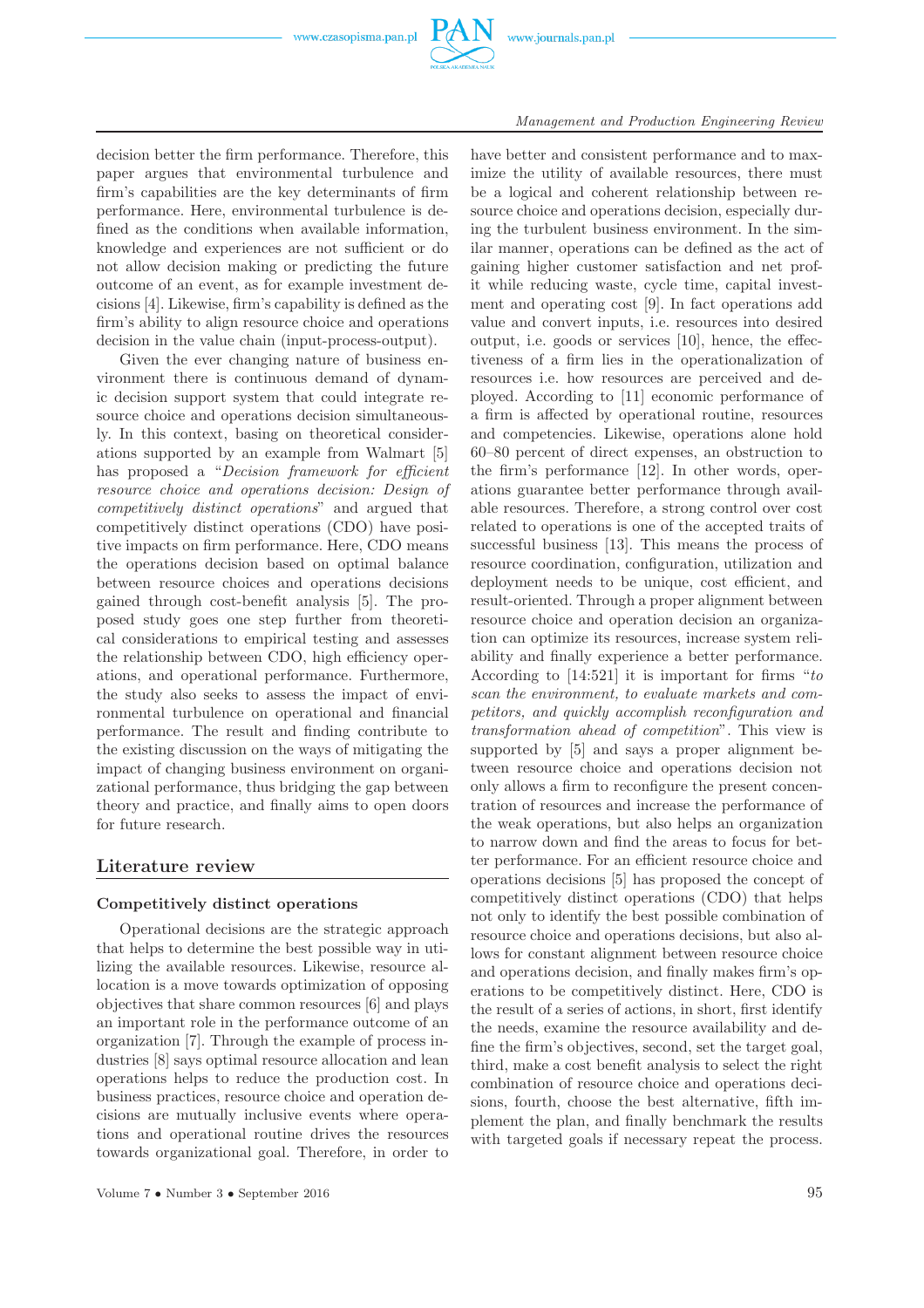

Thus, CDO enables a firm with better abilities not only in predicting an event, but also to change itself from one mode of actions to another by aligning resources and operations decisions in the value chain (input-process-output). More specifically, competitively distinct operation shows the underlying difference between competing firms in terms of productivity, efficiency and profitability through high efficiency operations. However, organization projecting and anticipating environmental changes correctly should have higher performance [15].

#### **High efficiency operations**

Turbulent business environment is the result of market conditions, competitors' position and regulatory body [16]. In practice turbulence in the business environment is an extent or measure of resource transfer between different stakeholders. In order to make a balance in the mechanism of resource transfer business entities should make adjustments in resource choice and operation decisions. Also, to adopt the change and maintain the desired level of performance the rate of resource exchange needs to be balanced with the rate of change in internal and external environment. As the level of turbulent business environment increases, the firm must reconfigure its resource choice and operation decision to maintain the desired level of performance. The success of a firm during turbulent time depends on the effectiveness of allocation of available resources and its use in value creation. Therefore, in turbulent times CDO (see previous section) can be an effective approach not only in reconfiguring resource choice and operation decision but also in restoring firm's growth through high efficiency operations. Here, high efficiency operations are defined as the operational situation with clarity and reduced uncertainty gained through synchronization of dependent activities and direct communication of needs, which allows high controllability through efficient allocation of resources and low commitment [17]. According to [18] conceptualization of strategy, sharing of strategic responsibility within the firm and putting focus on organizational capabilities helps in dealing with environmental turbulence. Similarly, competence and resources plays a functional role in organizational success [19]. This is consistent with [20] who concluded that managerial planning and skills facilitate business success. Therefore, the managers of the performance oriented firm should be able to optimize resources  $\&$  cost, should have a better operational situation, direct communication of needs so that better control can be achieved through resource choice and operations decision. Accordingly, it is reasonable to say that there must be a good fit

between resource choice and operations decisions to gain high efficiency operations, which finally enhance operational performance. On the other hand a poor fit might lead to low efficiency operations and finally low operational performance. Here, the low efficiency operations are defined as the operational situation with higher uncertainty gained through decoupling of dependent activities and accumulation of needs which results in low controllability because of inefficient allocation of resources and high commitment [17]. Given the same set of business environment, the organization with better resource choice [21], and operations decision will experiences less environmental uncertainty in comparison with organizations with poor resource choice and operations decision.

# **Turbulent business environment**

Every organization carries out its activities in response to the changing business environment, i.e. the organization relay and serve the surrounding environment; this means the organizations are environmental dependent [22, 23]. Broadly, the organizational environment can be divided in two groups: first, external environment (social, political, technological and economic), and the second, internal environment (resources and capabilities), which has significant impact on the life and the development of an organization [24, 25]. In the literature turbulence in the business environment has been defined as an environment having a high level of interconnection between an organization and changes in the surrounding [26]. Similarly, [27] define environmental turbulence as a group measure of changeability and predictability of the operating environment of a firm. A similar view is proposed by [28] and defines environmental turbulence as the rate of unpredictability of changes occurring in the external business environment. Environmental turbulence is the result of complexity, dynamism and uncertainty [29]. However, turbulence in business environment refers to the conditions when available information, knowledge and experience is not sufficient or do not allow decision making or predicting the future outcome of the firm's operation. As a result the environment becomes more complex, organization may not be able to predict the results of their own actions [30]; organizational behavior and performance is constrained [31], also, there is a possibility that organization may lose stability in the market [32]. In the previous studies it has been found that turbulence in the business environment has negative impact on firm performance. For example: [33] found a negative relationship between environmental dynamism and firm performance. In the similar manner, [34] also found that Environmental turbulence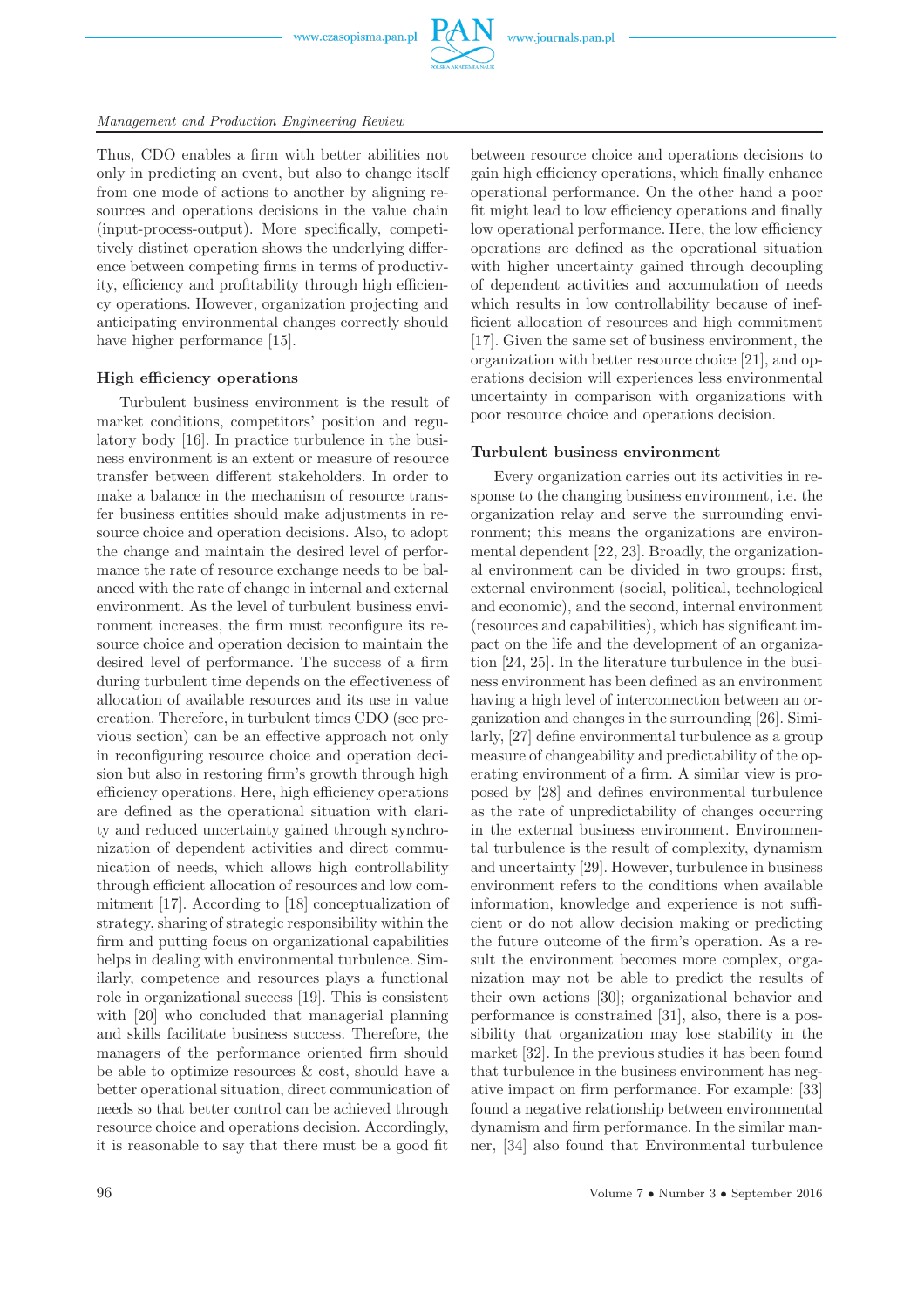(munificence, hostility, dynamism and complexity) affects entrepreneurial orientation, which finally affects firm performance. According to [35] the capability gap experienced by a firm is higher in a turbulent business environment. Hence, a firm experiences low levels of performance during dynamic environment in comparison to a stable environment.

# **Research model and hypothesis**

Based on the literature review following two research model are proposed for the present study. The first research model is concerned with competitively distinct operations, high efficiency operations, and operational performance while the second model is concerned with turbulent business environment, operational performance and financial performance.

The research model one (Fig. 1) illustrates that competitively distinct operations influences high efficiency operations, which finally influences firm's operational performance. It is suggested that CDO leads to HEO which then leads to operational performance. Therefore, to investigate the relationship between CDO, HEO and OP following two hypotheses are proposed.

Hypothesis one (H1): Competitively distinct operation has a positive and significant impact on high efficiency operations.

Hypothesis two (H2): High efficiency operation has a positive and significant impact on operational performance.



Fig. 1. Research model one.

The research model two (Fig. 2) illustrates that turbulent business environment influences firm's operational performance, which finally influences firm's financial performance. It is suggested that TE impacts firm's OP and OP impacts FP. In addition, it is also suggested that ET impacts firm's FP. Therefore, to investigate the relationship between ET, OP and FP following three hypotheses are proposed.

Hypothesis three (H3): Turbulent business environment has a negative and significant impact on firm's operational performance.

Volume 7 • Number 3 • September 2016 97

Hypothesis four (H4): Operational performance has a positive and significant impact on firm's financial performance.

Hypothesis five (H5): Turbulent business environment has a negative and significant impact on firm's financial performance.



Fig. 2. Research model two.

#### **Research methodology**

#### **Study population, sample and data collection**

The data required for this study were collected from Finnish SMEs through an online survey. The sample was acquired from Orbis data base accessed through University of Vaasa's web portal. According to the requirement of the proposed study different criteria were used to select the companies. As for example company size, Finland, director/manager contact information. Emails starting with info, office, toimisto, opisto, and few more were deleted from the short listed emails. This was done to get the information directly from company director/manager and reduce the sample size. Likewise, personal emails (e.g. Gmail, Hotmail, Yahoo) were also removed from the list. Finally, random sampling method was used to select the 500 emails for the final survey. There were 61 (response rate 12.2%) respondents who participated in the online survey, representing 10 micro enterprises (1–9 employees), 33 small enterprises (10– 49 employees), 17 medium size enterprises (50–249 employees) and one large enterprise (above 250 employees). Among these 61 respondents there were 9 managers, 23 directors, 28 owners and one person working in other positions in the company. In the similar manner, there were 5 primary (industry making use of natural resources and includes the agriculture, forestry and fishing, mining, and extraction of oil and gas sector), 13 secondary (industries using raw materials supplied by the primary sector), and 43 tertiary (industries involved in the service sector) sector of industries.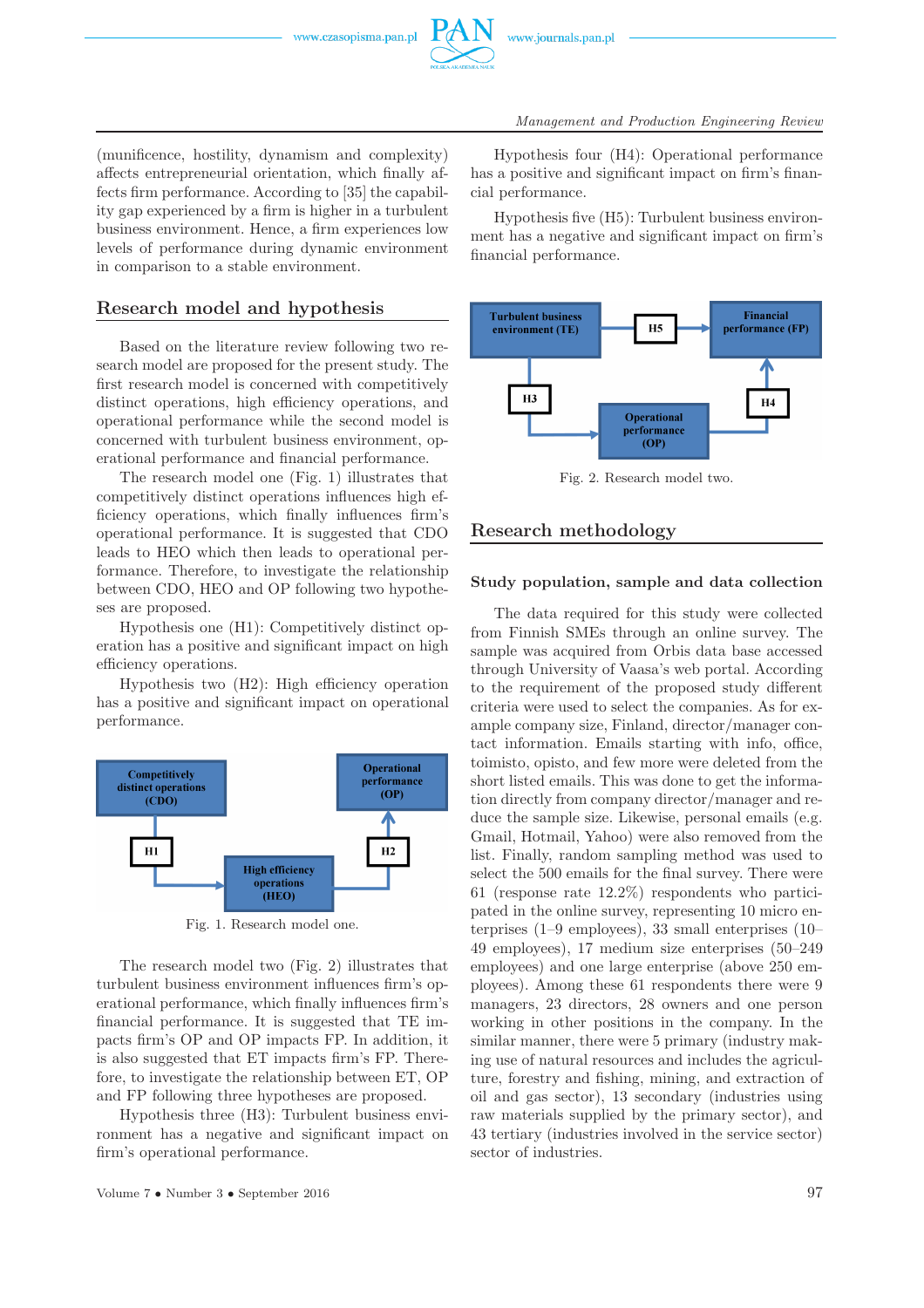

#### **Data analysis**

The collected data from the survey were analyzed through SmartPLS 2.0, a variance based structural equation (SEM) modeling using the partial least squares (PLS) method. The SmartPLS 2.0 was used because of a few reasons: (i) with small sample size PLS model exhibits more stable results [36], (ii) PLS modelling is especially suitable when the measures are new and have not been tested previously [37], (iii) PLS modelling offers less sensitivity to a smaller sample size and can be used for testing theory and the relationship between variables [38], and (iv) [39] suggested that PLS path modelling can be used to confirm the relevance of indicators with sample size as low as twenty; similarly [40] has illustrated low sample size requirement in path modelling by analyzing a data set of ten observations. Thus, basing on the sample size (61) considered in this research and suggestion from the previous studies, SmartPLS 2.0 found appropriate for data analysis. The data were analyzed in different stages, for instance: construct reliability and validity (convergent and discriminant), Pearson correlation, and finally, the acceptance or rejection of the proposed hypothesis was made through T-value.

#### **Measurement and scale**

Environmental turbulence, competitively distinct operations, high efficiency operations, operational performance and financial performance were the different latent variables used in this research. Likert scale ranging from 1 to 5 was used measure the respondent view for each item employed in the survey. The different measures considered in this research were as mentioned below.

# **Measures of turbulent business environment (ET)**

In the literature, environmental turbulence has been measured in different ways, as for example: [41] measure environmental turbulence in terms of market turbulence, competitive intensity, and technological turbulence while [42] measures environmental turbulence in terms of dynamism, munificence, and complexity. However, turbulent business environment is the conditions when a firm is not able to predict and adopt the changes occurring in the business environment; it might be due to dynamism, complexity, technological change or competitive intensity. Therefore, the construct to measure turbulent business environment was mainly related to the capability to understand, predict and adopt the changes occurring in terms of competitor's move and

customer's requirement. Also, the construct were reverse coded, the reason for reverse coding can be explained with an example. Let's consider the first construct "*It is very easy to understand the competitors move*" one respondent strongly agrees, while the other respondent strongly disagrees with the statement. Basing on the posed definition of environmental turbulence first respondent is exposed to low level of environmental turbulence while second respondent is exposed to high level of environmental turbulence, so is with the other construct considered in the research. From the definition of environmental and the given example it is clear that "*1 = strongly disagree*" corresponds to high and "*5 = strongly agree*" corresponds to low level of environmental turbulence, therefore, all the construct of environmental turbulence was reverse coded.

In order to measure the turbulence in business environment, respondents were asked to answer the question: In the context of your organization, do you agree with the following statement?  $(1 =$  strongly disagree to  $5 =$  strongly agree).

ET1. It is very easy to understand the competitors move (R) [33].

ET2. It is very easy to understand the customer and market requirement (R) [33].

ET3. We have always been able to predict the changes occurring in our market (R).

ET4. It has always been easy to adopt the changes occurring in the market (R).

# **Measures of competitively distinct operation (CDO)**

Competitively distinct operation is the action plan based on optimal balance between resource choice and operation decision gained through costbenefit analysis [5]. To make the operations to be competitively distinct a series of action needs to be followed, which are considered as the measures of competitively distinct operations, but these measures have not been considered for statistical analysis in previous studies. In order to measure the level of competitively distinct operation, respondents were asked to answer the question: In the context of your organization, what is the level of emphasis given to the following actions in making resource choice and operations decisions?  $(1 = no$  emphasis to  $5 = strong$ ly emphasized).

CDO1. Identification of internal and external needs.

CDO2. Examination of the available resources.

CDO3. Defining the firm's objectives.

CDO4. Setting the target/goal to accomplish.

CDO5. Consideration of cost of operations.

CDO6. Consideration of opportunity cost.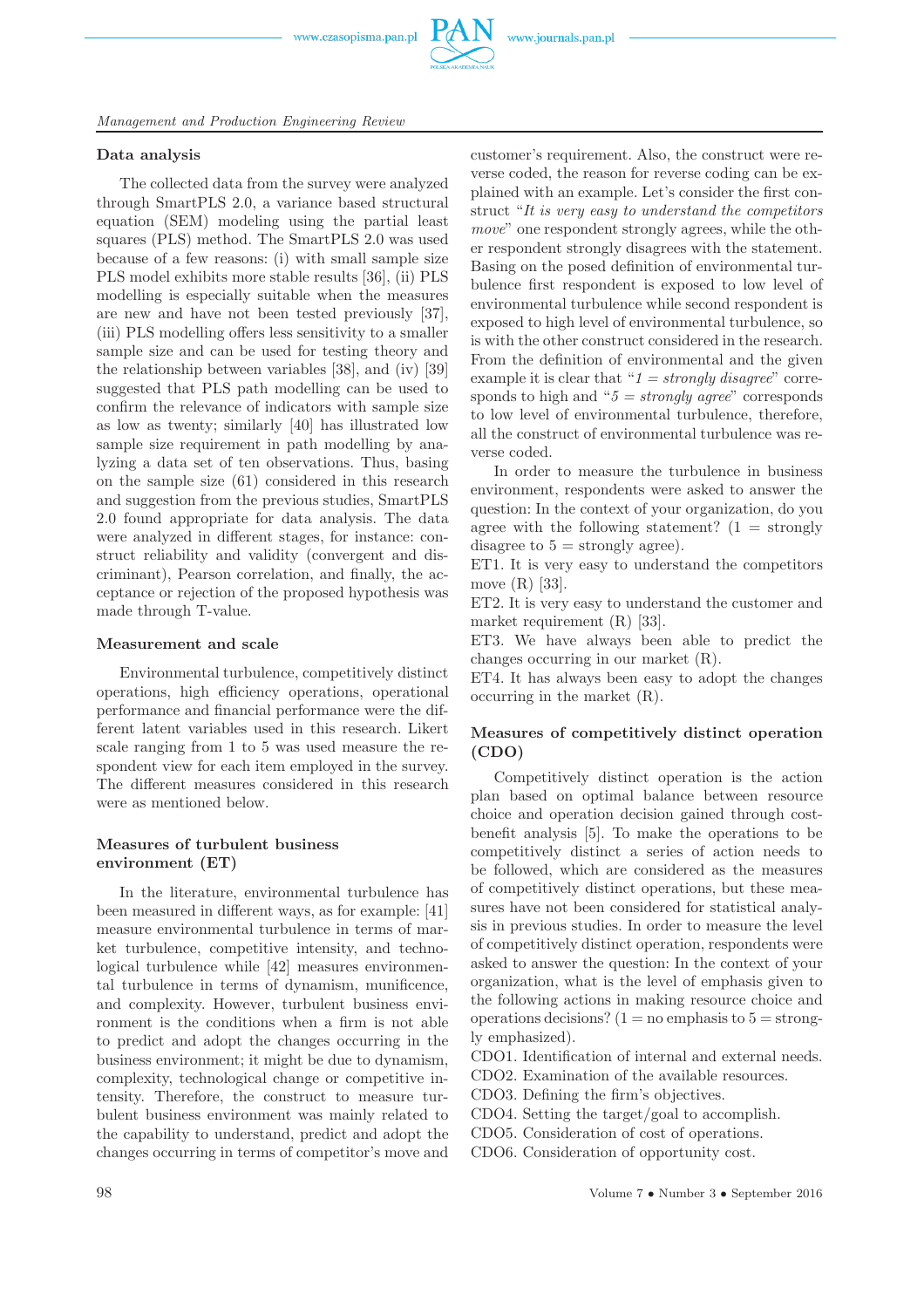

CDO7. Consideration of cost of resources.

CDO8. Consideration of possible output that could be generated.

# **Measures of high efficiency operations (HEO)**

The measures of high efficiency operations considered in this research were adopted from [17], but these measures have not been considered for statistical analysis in previous studies. According to the author high efficiency operation is the operational situation with low uncertainty gained through synchronization of dependent activities, direct communication of needs, and efficient allocation of resources. Therefore, in order to measure the level of high efficiency operation, respondents were asked to answer the question: In the context to your organization, do you agree with the following statement?  $(1 = \text{strong} - \text{strong} - \text{strong} - \text{strong} - \text{strong} - \text{off} - \text{strong} - \text{off} - \text{off} - \text{off} - \text{off} - \text{off} - \text{off} - \text{off} - \text{off} - \text{off} - \text{off} - \text{off} - \text{off} - \text{off} - \text{off} - \text{off} - \text{off} - \text{off} - \text{off} - \text{off} - \text{off} - \text{off} - \text{off} - \text{$ ly disagree to 5= strongly agree).

HEO1. We have synchronization of dependent activities.

HEO2. We have direct communication of needs.

HEO3. We have clarity in our operations and activities.

HEO4. We have an efficient allocation of resources.

#### **Measures of operational performance (OP)**

Operational performance reflects the better operationalization of firm resources; in practices it is quite difficult to measure the operational performance with a single measure. Therefore, the level of operating cost, competitive position, market share, and level of customer satisfaction has been assessed to measure the level of operational performance. In the survey, respondents were asked to answer the question: In the context of your organization, do you agree with the following statement?  $(1 =$  strongly disagree to  $5 =$  strongly agree).

OP1. We have a reduction in operating cost.

OP2. We have effective value chain activities at a lower cost.

OP3. We have better competitive position in the market.

OP4. We have improvement in productivity.

OP5. We have increased in market share.

OP6. We have improvement in customer satisfaction.

# **Measures of financial performance (FP)**

In the literature objectives measures of performance has been widely accepted to measure the financial performance of a firm. Considering the common practice of objective measures of financial performance following measures were adopted to measure financial performance.

FP1. Return on investment.

FP2. Return on assets.

FP3. Net profit.

#### **Construct reliability**

Widely accepted measure Cronbach's alpha was calculated to measure the internal consistency, here, internal consistency means the degree of interrelatedness of the construct. As a rule of thumb [43] proposes an acceptable value of Cronbach's alpha to be 0.70. The Table 1 below summarizes the calculated values of Cronbach's alpha, which shows that the value of Cronbach's alpha ranged from 0.70 to 0.92 providing the evidence for construct reliability.

Table 1 Results of Cronbach's alpha.

| Latent variables                        | Cronbach's<br>alpha |
|-----------------------------------------|---------------------|
| Competitively distinct operations (CDO) | 0.81                |
| High efficiency operations (HEO)        | 0.72                |
| Operational performance (OP)            | 0.75                |
| Environmental turbulence (ET)           | 0.70                |
| Firm performance (FP)                   | 0.92                |
|                                         |                     |

### **Convergent and discriminant validity**

According to [44] following three criteria needs to be maintained to establish the construct validity: First, the average variance (AVE) for each construct should be  $>0.50$ ; this is the desired level of AVE which means the 50% of variance is captured by a construct in relation to the variance amount due to measurement error. However, in the literature AVE value of 0.42 and 0.43 has been accepted to establish convergent validity by [45:1247] and [46:430] respectively. This means AVE with value 0.42 can be accepted to establish the convergent validity. The calculated values of AVE are shown in the Table 2, which shows that all the values of AVE were found to be ≥0.42. Hence, the measurement items of latent variables can be considered as valid construct.

Table 2 Results of composite reliability (CR) and average variance extracted (AVE).

|            | $_{\rm CR}$ | AVE  |  |  |
|------------|-------------|------|--|--|
|            | Model one   |      |  |  |
| CDO        | 0.85        | 0.42 |  |  |
| <b>HEO</b> | 0.82        | 0.54 |  |  |
| OΡ         | 0.82        | 0.44 |  |  |
| Model two  |             |      |  |  |
| EТ         | 0.80        | 0.50 |  |  |
| FP         | 0.95        | 0.86 |  |  |
| NР         | 0.82        | 0.44 |  |  |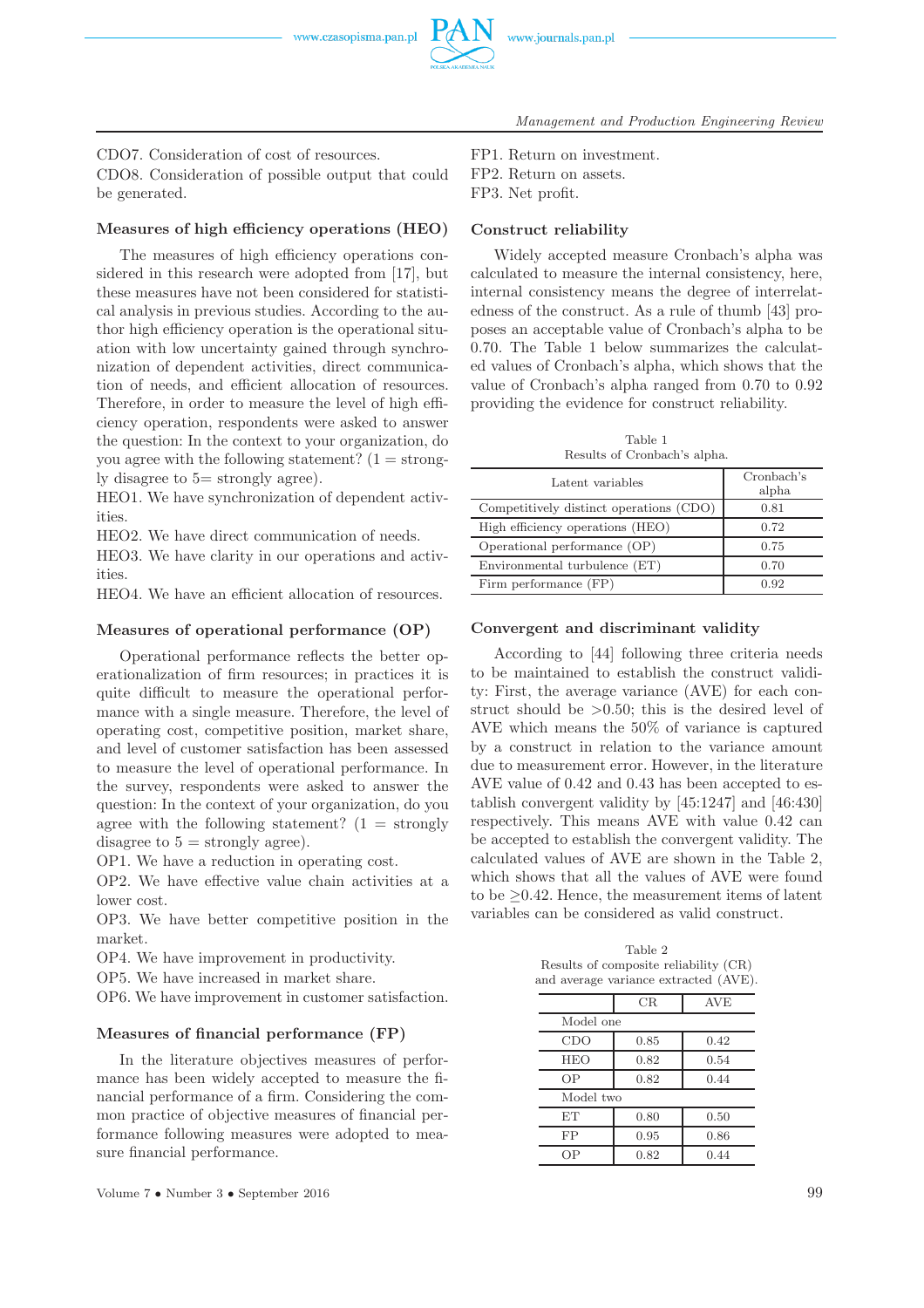www.czasopisma.pan.pl



#### *Management and Production Engineering Review*

Second, the value of composite reliability (CR) for each construct should be  $>0.7$ ; the calculated values of CR ranged from 0.803 to 0.946 (see Table 2) suggesting that the indicators were reliable and valid measures of latent variables.

Third, all item factor loading should be significant and  $>0.70$ , however, [47:60] suggests 0.30 as the cutoff value for factor loading while [48:96] suggests 0.40 as the cutoff value for factor loading. In the similar manner [49] suggests all item factor loading should be >0.50 and significant. The calculated values of factor loading are shown in the Table 3 (research model one) and Table 4 (research model two), which shows that all the values of factor loading were significant and found to be greater than 0.50 (see Table 3 and 4). Also the factor loading for all construct was found to be higher than their cross loading suggesting that the item were a good indicator of the proposed latent variables.

Thus, based on the evidence from the existing literature and the calculated values of CR, AVE and factor loading (see Tables 2, 3 and 4), the convergent validity was established.

Furthermore, [44] suggested that to establish discriminant validity the square root of AVE of a construct should be > its correlation with other constructs. The calculated values of square root of AVE was found to be greater than its correlation with other construct (see Table 5 and 6), the numbers on the diagonal are the values of the square root of AVE. Thus the discriminant validity was established.

Table 3 Results of factor loading and cross loading (Model one).

| resume of hereof following that or old following (fire and one). |      |            |         |          |          |  |  |
|------------------------------------------------------------------|------|------------|---------|----------|----------|--|--|
| Variables                                                        | CDO  | <b>HEO</b> | ΟP      | T-values | P-values |  |  |
| $CDO1 \leftarrow CDO$                                            | 0.56 | 0.46       | 0.36    | 3.71     | 0.000    |  |  |
| $CDO2 \leftarrow CDO$                                            | 0.58 | 0.23       | 0.05    | 3.20     | 0.001    |  |  |
| $CDO3 \leftarrow CDO$                                            | 0.74 | 0.48       | 0.38    | 5.59     | 0.000    |  |  |
| $CDO4 \leftarrow CDO$                                            | 0.68 | 0.41       | 0.22    | 5.06     | 0.000    |  |  |
| $CDO5 \leftarrow CDO$                                            | 0.69 | 0.32       | 0.07    | 3.92     | 0.000    |  |  |
| $CDO6 \leftarrow CDO$                                            | 0.67 | 0.41       | $-0.01$ | 4.51     | 0.000    |  |  |
| $CDO7 \leftarrow CDO$                                            | 0.72 | 0.26       | $-0.02$ | 4.23     | 0.000    |  |  |
| $CDO8 \leftarrow CDO$                                            | 0.54 | 0.37       | 0.21    | 2.61     | 0.009    |  |  |
| $HEO1 \leftarrow HEO$                                            | 0.53 | 0.72       | 0.45    | 6.42     | 0.000    |  |  |
| $HEO2 \leftarrow HEO$                                            | 0.48 | 0.77       | 0.28    | 7.20     | 0.000    |  |  |
| $HEO3 \leftarrow HEO$                                            | 0.40 | 0.76       | 0.42    | 7.08     | 0.000    |  |  |
| $HEO4 \leftarrow HEO$                                            | 0.29 | 0.67       | 0.25    | 6.75     | 0.000    |  |  |
| $OP1 \leftarrow OP$                                              | 0.10 | 0.23       | 0.70    | 5.19     | 0.000    |  |  |
| $OP2 \leftarrow OP$                                              | 0.17 | 0.31       | 0.64    | 4.89     | 0.000    |  |  |
| $OP3 \leftarrow OP$                                              | 0.15 | 0.23       | 0.60    | 3.24     | 0.001    |  |  |
| $OP4 \leftarrow OP$                                              | 0.26 | 0.35       | 0.74    | 5.27     | 0.000    |  |  |
| $OP4 \leftarrow OP$                                              | 0.18 | 0.22       | 0.57    | 2.64     | 0.009    |  |  |
| $OP4 \leftarrow OP$                                              | 0.22 | 0.48       | 0.71    | 5.47     | 0.000    |  |  |

| Results of factor loading and cross loading (Model two). |         |         |           |          |          |  |
|----------------------------------------------------------|---------|---------|-----------|----------|----------|--|
| Variables                                                | ET      | FP      | <b>OP</b> | T-values | P-values |  |
| $ET1 \leftarrow ET$                                      | 0.58    | $-0.18$ | $-0.06$   | 3.21     | 0.001    |  |
| $ET2 \leftarrow ET$                                      | 0.57    | 0.00    | $-0.18$   | 3.36     | 0.001    |  |
| $ET3 \leftarrow ET$                                      | 0.87    | $-0.43$ | $-0.31$   | 14.94    | 0.000    |  |
| $ET4 \leftarrow ET$                                      | 0.78    | $-0.25$ | $-0.30$   | 7.35     | 0.000    |  |
| $FP1 \leftarrow FP$                                      | $-0.33$ | 0.95    | 0.54      | 60.10    | 0.000    |  |
| $FP2 \leftarrow FP$                                      | $-0.36$ | 0.96    | 0.50      | 75.57    | 0.000    |  |
| $FP3 \leftarrow FP$                                      | $-0.39$ | 0.86    | 0.45      | 18.08    | 0.000    |  |
| $OP1 \leftarrow OP$                                      | $-0.14$ | 0.16    | 0.63      | 3.42     | 0.001    |  |
| $OP2 \leftarrow OP$                                      | $-0.22$ | 0.32    | 0.61      | 3.31     | 0.001    |  |
| $OP3 \leftarrow OP$                                      | $-0.20$ | 0.33    | 0.68      | 5.88     | 0.000    |  |
| $OP4 \leftarrow OP$                                      | $-0.08$ | 0.46    | 0.72      | 4.41     | 0.000    |  |
| $OP5 \leftarrow OP$                                      | $-0.34$ | 0.47    | 0.72      | 8.42     | 0.000    |  |
| $OP6 \leftarrow OP$                                      | $-0.31$ | 0.24    | 0.61      | 3.72     | 0.000    |  |

Table 5 Results of latent variable correlations (Model one).

| Latent variables | CDO. | <b>HEO</b> | ЭP   |
|------------------|------|------------|------|
| CDO              | 0.65 |            |      |
| <b>HEO</b>       | 0.60 | 0.73       |      |
| ΩP               | 0.28 | 0.49       | 0.66 |

Table 6 Results of latent variable correlations (Model two).

| Latent variables | EТ      |      |      |
|------------------|---------|------|------|
| EТ               | 0.71    |      |      |
| FP               | $-0.39$ | 0.93 |      |
|                  | $-0.34$ | 0.54 | 0.66 |

# **Analytical results**

# **Significance of the proposed hypothesis**

The results from the SmartPLS 2.0 were examined to test the proposed hypothesis in research model one and two. The obtained results from the PLS structural model are presented in the following Table 7.

| Table 7 |  |                                          |  |  |  |  |
|---------|--|------------------------------------------|--|--|--|--|
|         |  | Results of structural path in the model. |  |  |  |  |

| Hypothesis            | Sign | PLS path<br>coefficient<br>$(\beta)$ | T-value<br>(T) | P-value<br>(P) |  |  |  |
|-----------------------|------|--------------------------------------|----------------|----------------|--|--|--|
| Research model one    |      |                                      |                |                |  |  |  |
| $CDO \rightarrow HEO$ | $^+$ | 0.60                                 | 7.10           | 0.000          |  |  |  |
| $HEO \rightarrow OP$  | $^+$ | 0.49                                 | 4.69           | 0.000          |  |  |  |
| Research model two    |      |                                      |                |                |  |  |  |
| $ET \rightarrow FP$   |      | 0.23                                 | 2.11           | 0.036          |  |  |  |
| $ET \rightarrow OP$   |      | 0.34                                 | 3.27           | 0.001          |  |  |  |
| $\rightarrow$ FP      |      | 0.46                                 | 4.29           | 0.000          |  |  |  |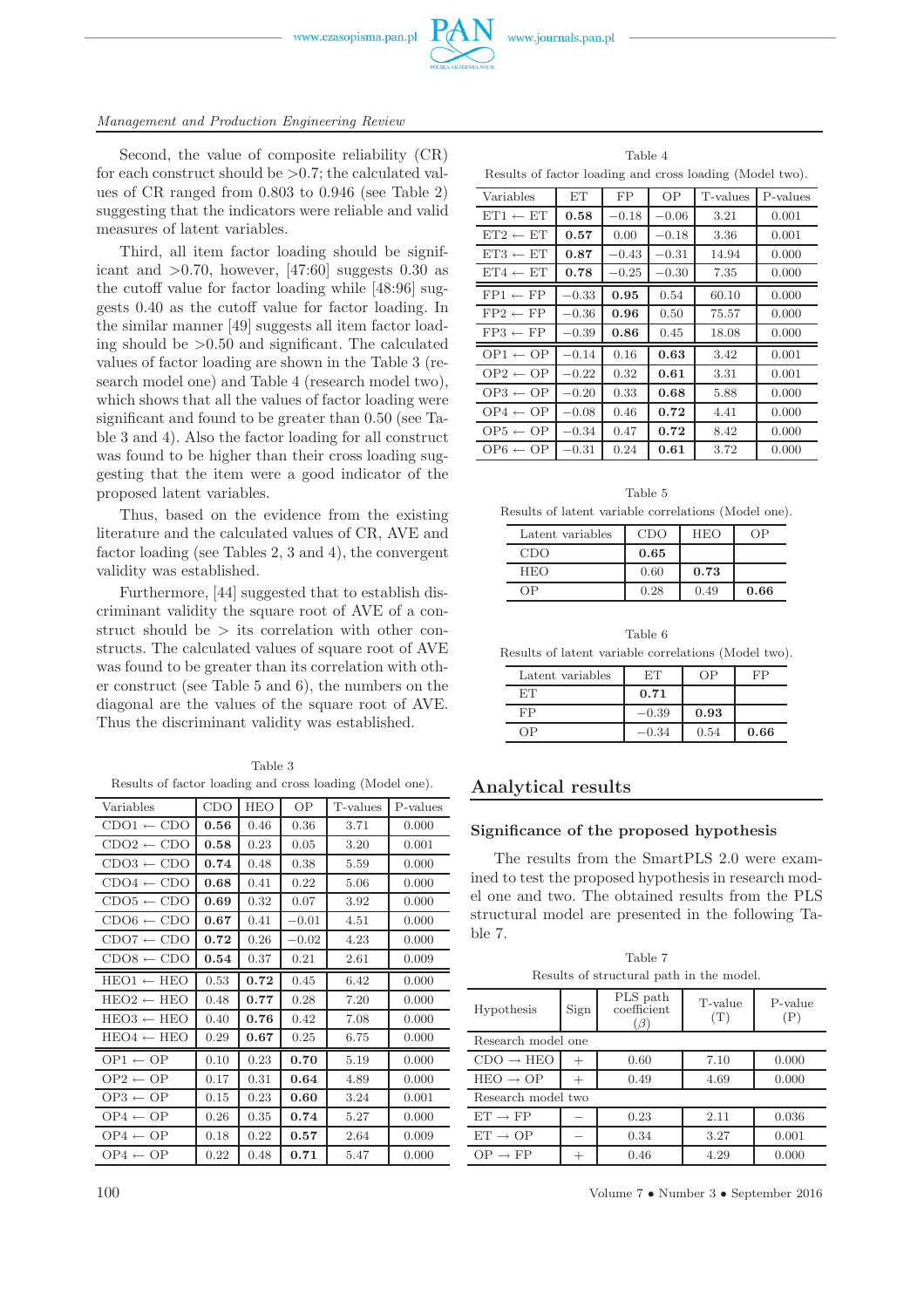

The results from the PLS structural model presented in Table 7 showed a positive and significant relationship between CDO and HEO with values  $\beta = 0.60, T = 7.10, P = 0.000,$  supporting the hypothesis one (H1). Also, the relationship between HEO and OP found to be positive and significant with values  $\beta = 0.49, T = 4.69, P = 0.000,$ supporting the hypothesis two (H2). Furthermore, the relationship between ET and FP was found to be negative and significant with values  $\beta = 0.23$ ,  $T = 2.11, P = 0.036$ ; supporting the hypothesis three (H3). The relationship between ET and OP found to be negative and significant with values  $\beta = 0.34, T = 3.27, P = 0.001$ , supporting the hypothesis four (H4). Similarly, the relationship between OP and FP found to be positive and significant with values  $\beta = 0.46, T = 4.29, P = 0.000;$ supporting hypothesis five (H5).

# **Interpreting the coefficient** of determination  $(R^2)$

In the literature  $\mathbb{R}^2$  values with 0.67, 0.33 and 0.19 has been described as substantial, moderate and weak respectively [38], this means higher the value of  $R<sup>2</sup>$  better the model fit. On the other hand [50] and [51] says for a meaningful interpretation 10% criterion should be achieved. Here, the values of R-square found to be above 10%, in the research model one the values of  $\mathbb{R}^2$  was found to be 0.354 and 0.244 for HEO and OP respectively. This means 35.4% variation in HEO can be accounted for CDO and 24.4% variation in OPER can be accounted for HEO. Similarly, in research model two the values of  $\mathbb{R}^2$  were found to be 0.33 and 0.12 for FP and OP respectively. This means 33% variation in FP can be accounted for ET and OP, similarly, a 12% variation in OP can be accounted for ET. Thus, based on the evidence from the literature and the calculated values of  $\beta$ , T and  $P$  (see Table 7) and  $R^2$  it is plausible to say that the model is adequate enough to explain the impact of CDO on HEO and the consequent impact of HEO on OP (research model one), and also to explain the impact of ET on OP and FP and the consequent impact of OP on FP (research model two).

# **Discussion and conclusions**

This study not only advanced the theoretical model of competitively distinct operations proposed by [5] but also argued that the impact of turbulent business environment on firm performance can be reduced with continuous alignment between resource choice and operations decision in the value chain (input-process-output). In the previous study

a similar thought is proposed by [52] and says in a changing business environment a firm's success and survival is determined by the firm's capability to acquire, maintain and take advantage from the right combination of capabilities. Therefore, the companies aligning resource choice and operations decisions with the changing business environment will have better competitive positions in the market.

The proposed research model (see Fig. 1 and 2) was tested and validated using correlation test and structural path modelling at different stages. The correlation test results showed a strong relationship between the examined variables (see Tables 5 and 6). In the similar manner, the results from structural path in the model showed a positive and significant relationship between competitively distinct operations, high efficiency operations and operational performance (see Table 7). However, the direct relationship between CDO and operational performance was found to be insignificant. This is consistent with the findings of [53] supporting the view of internal contingency and claimed that resources and strategies aligned together leads to better performance. Likewise, the relationship between operational performance and financial performance was also found to be positive and significant (see Table 7). Furthermore, the relationship between environmental turbulence and operational performance found to be negative and significant (see Table 7). Similarly, the relationship between environmental turbulence and financial performance found to be negative and significant (see Table 7); this finding is consistent with [33] and [54], who argued that environmental dynamism has negative influence on firm performance. Therefore, the companies should consider environmental factors in developing, choosing and implementing strategies [55].

On the basis of research findings, it can be concluded that the impact of turbulent business environment can be mitigated through proper alignment between resource choice and operations decision. This is because of three reasons, first, competitively distinct operations enables high efficiency operations (H1), which has a significant and positive impact on operational performance (H2), second, environmental turbulence negatively impact operational and financial performance (H3 and H4), third, operational performance has a significant and positive impact on financial performance (H5). Thus, the study provides better understanding the relationship between resource base and firm performance in the context to rapidly changing business environment.

In-spite of the theoretical contribution the study also offers the important implications for managers.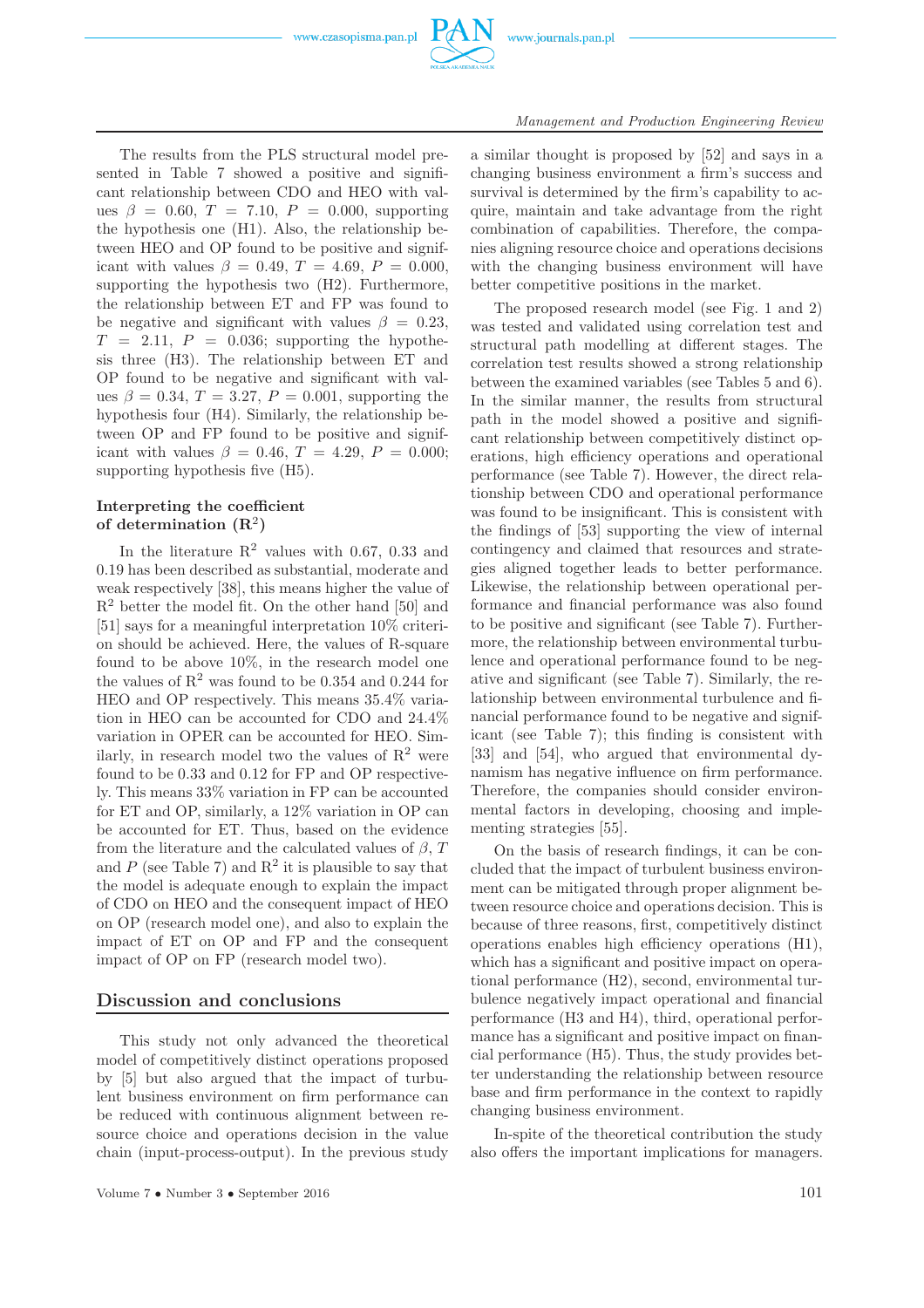www.czasopisma.pan.pl

# *Management and Production Engineering Review*

For example, first, the concept of competitively distinct operations gained through a series of actions (see measurement scale of CDO) helps managers to make careful alignment between resource choice and operations decisions. Second, the managers are also able to assess the level of turbulent business environment (see measurement scale of TE) this assessment is expected to facilitate the resource choice and operations decisions. Third, the research finding highlights the importance of considering the changing business environment in making resource choice and operations decisions to improve firm performance. This is consistent with the argument made by [53]; according to the authors resources linked with appropriate strategies leads to enhanced performance. Thus, it is plausible to say firm's capabilities to align resource choice and operations decision in the value chain (input-process-output) can be a useful tool not only in mitigating the impact of changing business environment on firm performance but also helps a firm to survive and compete in rapidly changing business environment.

This study was limited to a small sample (61) and does not include adequate sample size to represent entire SMEs in Finland. Considering the values of  $\mathbb{R}^2$  and PLS path coefficient the research model showed a moderate level of fit, which provides a clear indication for additional research and discussion. The small sample size has been justified for PLS path modelling in the previous research (e.g. [39, 40, 56]). However, as a rule of thumb in PLS path modelling [57] suggests the sample size should be ten times the largest number of formative indicators or ten times the largest number of structural paths directing the construct in the inner path model. Therefore, the future research should consider a larger sample size to examine the relationship between the variables considered in this research (see research model one and two). Also, it would be interesting to see the comparative analysis among the different sector of industries. This will help to generalize the research finding. However, the present study can be taken as a preliminary step that highlights the benefits of aligning resource choice and operations decision in the value chain, hence to enhance the organizational performance in a turbulent business environment.

# **References**

[1] Verdú-Jover A.J., Lloréns-Montes F.J., García-Morales V.J., *Environment-flexibility coalignment and performance: an analysis in large versus small firms*, Journal of Small Business Management, 44, 3, 334–349, 2006.

- [2] Coltman T., Devinney T.M., *Modeling the operational capabilities for customized and commoditized services*, Journal of Operations Management, 31, 7, 555–566, 2013.
- [3] Ketkar S., Sett P.K., *Environmental dynamism, human resource flexibility, and firm performance: analysis of a multi-level causal model*, The International Journal of Human Resource Management, 21, 8, 1173–1206, 2010.
- [4] Schwark B., *Influence of regulatory uncertainty on capacity investments – Are investments in new technologies a risk mitigation measure?*, 8th Conference on Applied Infrastructure Research (INFRADAY), (No. EPFL-CONF-153004), 2009.
- [5] Timilsina B., *Competitively distinct operations as a key for superior and sustainable business performance: an example from Walmart*, Management, 10, 3, 273–292, 2015.
- [6] Vincent F.Y., Hu K.J., *An integrated approach for resource allocation in manufacturing plants*, Applied Mathematics and Computation, 245, 416–426, 2014.
- [7] Chen H., Hsu W.C., *Internationalization, resource allocation and firm performance*, Industrial Marketing Management, 39, 7, 1103–1110, 2010.
- [8] Susarla N., Karimi A.I., *Integrated campaing planning and resource allocation in batch plants*, Computers & Chemical Engineering, 35, 12, 2990–3001, 2011.
- [9] Lewis M., Slack N., *Operations strategy*, Pearson/Prentice Hall, 2011.
- [10] Schonberger R., Knod M.E., *Operations management: continuous improvement*, Irwin, Homewood (III), 1994.
- [11] Zott C., *Dynamic capabilities and the emergence of intraindustry differential firm performance: insights from a simulation study*, Strategic Management Journal, 24, 2, 97–125, 2003.
- [12] Chase R.B., Jacobs F.R., Aquilano N.J., *Operations management for competitive advantage*, Boston, ma: McGraw-Hill/Irwin, 2006.
- [13] Goodale J.C., Kuratko D.F., Hornsby J.S., Covin J.G., *Operations management and corporate entrepreneurship: the moderating effect of operations control on the antecedents of corporate entrepreneurial activity in relation to innovation performance*, Journal of Operations Management, 29, 1, 116–27, 2011.
- [14] Teece D.J., Pisano G., Shuen A., *Dynamic capabilities and strategic management*, Strategic Management Journal, 18, 7, 509–533, 1997.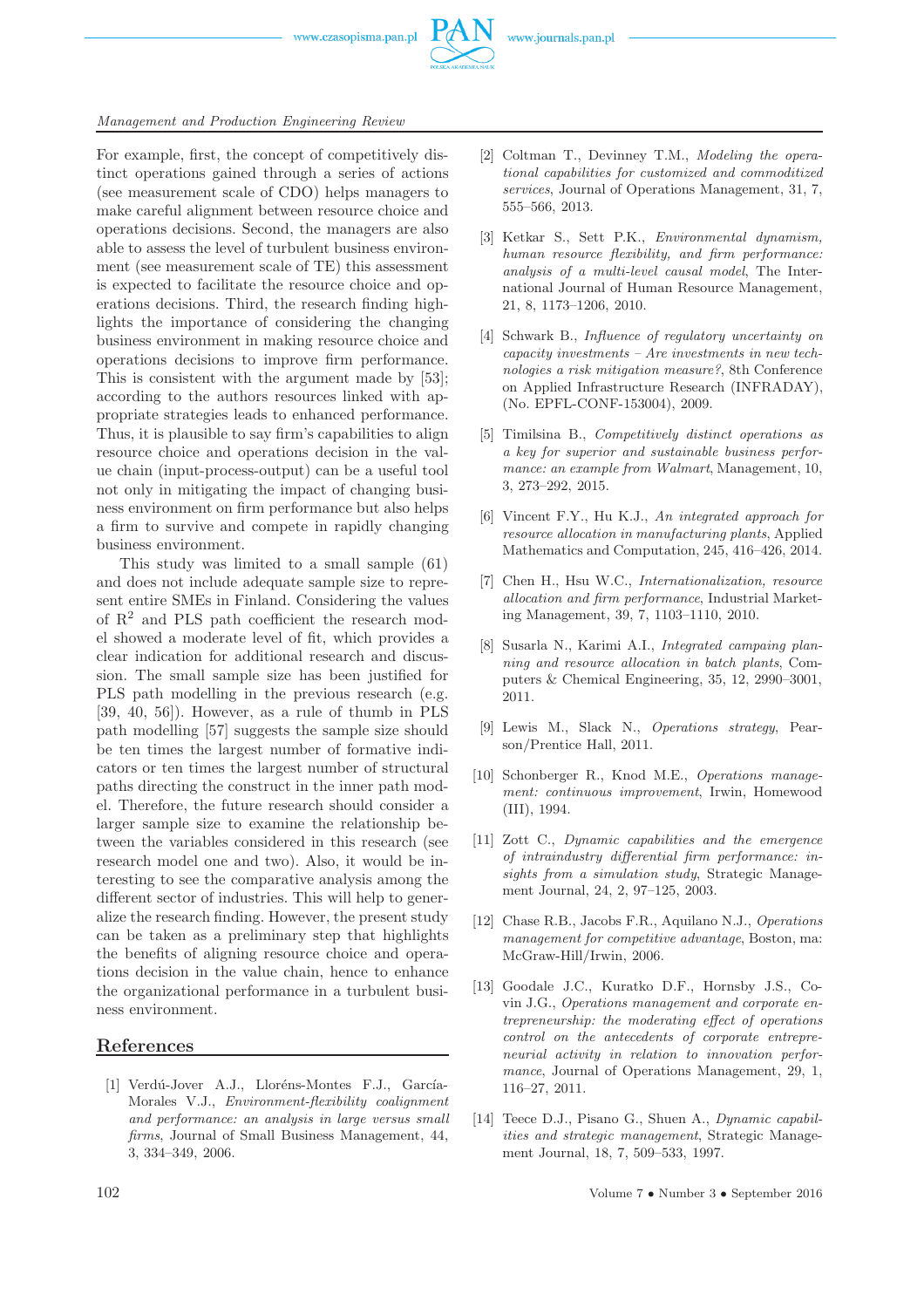

- [15] Falshaw J.R., Glaister K.W., Tatoglu E., *Evidence on formal strategic planning and company performance*, Management Decision, 44, 1, 9–30, 2006.
- [16] Duncan R.B., *Perceived environmental characteristics of operational environments and perceived environmental uncertainty*, Administrative Science Quarterly, 17, 2, 313–327, 1972.
- [17] Holmström J., *Realizing the productivity potential of speed*, Finnish Academy of Technology, 1995.
- [18] Chakravarthy B., *A new strategy framework for coping with turbulence*, MIT Sloan Management Review, 38, 2, 69–82, 1997.
- [19] Kraatz M.S., Zajac E.J., *How organizational resources affect strategic change and performance in turbulent environments: theory and evidence*, Organization Science, 12, 5, 632–657, 2001.
- [20] Gaskill L.A.R., Van Auken H.E., Manning R.A., *A factor analytic study of the perceived causes of small business failure*, Journal of Small Business Management, 31, 4, 18–31, 1993.
- [21] Milliken F.J., *Perceiving and interpreting environmental change: an examination of college administrators' interpretation of changing demographics*, Academy of Management Journal, 33, 1, 42–63, 1990.
- [22] Drucker P., *The practice of management*, Harper and Row, New York, 1954.
- [23] Chandler A., *Strategy and structure: chapters in the history of american industrial enterprise*, Cambridge Massachusetts, MIT Press, 1962.
- [24] Christensen C.R., Andrews K.R., Bower J.L., Hammermesh R.G., Porter M.E., *Business policy: text and cases*, Homewood, IL: Richard D. Irwin, 1982.
- [25] Scott R., *Organizations: rational, natural and open systems*, Upper Saddle River, NJ: Pearson, 2003.
- [26] Emery F., Trist E., *The causal texture of organizational environments*, Human Relations, 18, 1, 21–32, 1965.
- [27] Ansoff H.I., McDonnel E., *Implanting strategic management*, Prentice-Hall, New York, NY, 1990.
- [28] Tsai K.H., Yang S.Y., *The contingent value of firm innovativeness for business performance under environmental turbulence*, International Entrepreneurship and Management Journal, 10, 2, 343–366, 2014.
- [29] Smith M.F., Sinha I., Lancioni R., Forman H., *Role of market turbulence in shaping pricing strategy*, Industrial Marketing Management, 28, 6, 637–649, 1999.
- [30] Stacey Ralph D., *Complexity and creativity in organizations*, Berrett-Koehler Publishers, 1996.

Volume 7 • Number 3 • September 2016 103

- [31] Boyne G.A., Meier K.J., *Environmental turbulence, organizational stability, and public service performance*, Administration and Society, 40, 8, 799–824, 2009.
- [32] Schon D.A., *Beyond the stable state*, London: Temple Smith, 1971.
- [33] Baum J.R., Wally S., *Strategic decision speed and firm performance*, Strategic Management Journal, 24, 11, 1107–1129, 2003.
- [34] Rosenbusch N., Rauch A., Bausch A., *The mediating role of entrepreneurial orientation in the task environment – performance relationship A metaanalysis*, Journal of Management, 39, 3, 633–659, 2013.
- [35] Wilden R., Gudergan S.P., *The impact of dynamic capabilities on operational marketing and technological capabilities: investigating the role of environmental turbulence*, Journal of the Academy of Marketing Science, 43, 2, 181–199, 2015.
- [36] Farahani H.A., Rahiminezhad A., Same L., *A comparison of Partial Least Squares (PLS) and Ordinary Least Squares (OLS) regressions in predicting of couples mental health based on their communicational patterns*, Procedia-Social and Behavioral Sciences, 5, 1459–1463, 2010.
- [37] Ainuddin R.A., Beamish P.W., Hulland J.S., Rouse M.J., *Resource attributes and firm performance in international joint ventures*, Journal of World Business, 42, 1, 47–60, 2007.
- [38] Chin W.W., *The partial least squares approach to structural equation modeling*, Modern Methods for Business Research, 295, 2, 295–336, 1998.
- [39] Chin W.W., Newsted P.R., *Structural equation modeling analysis with small samples using partial least squares*, [in:] *Statistical strategies for small sample research*, R.H. Hoyle [Ed.], 2, 307–342, 1999.
- [40] Wold H.O., *Introduction to the second generation of multivariate analysis*, [in:] *Theoretical empiricism: a general rationale for scientific model-building*, H.O. Wold [Ed.], pp. VIII–XL, New York, NY: Paragon House, 1989.
- [41] Jaworski B.J., Kohli A.K., *Market orientation: Antecedents and consequences*, Journal of Marketing: a Quarterly Publication of the American Marketing Association, 57, 3, 53–70, 1993.
- [42] Camisón C., Villar-López A., *Organizational innovation as an enabler of technological innovation capabilities and firm performance*, Journal of Business Research, 67, 1, 2891–2902, 2014.
- [43] Nunnally J.C., *Psychometric theory*, 2nd edition, New York: McGraw-Hill, 1978.